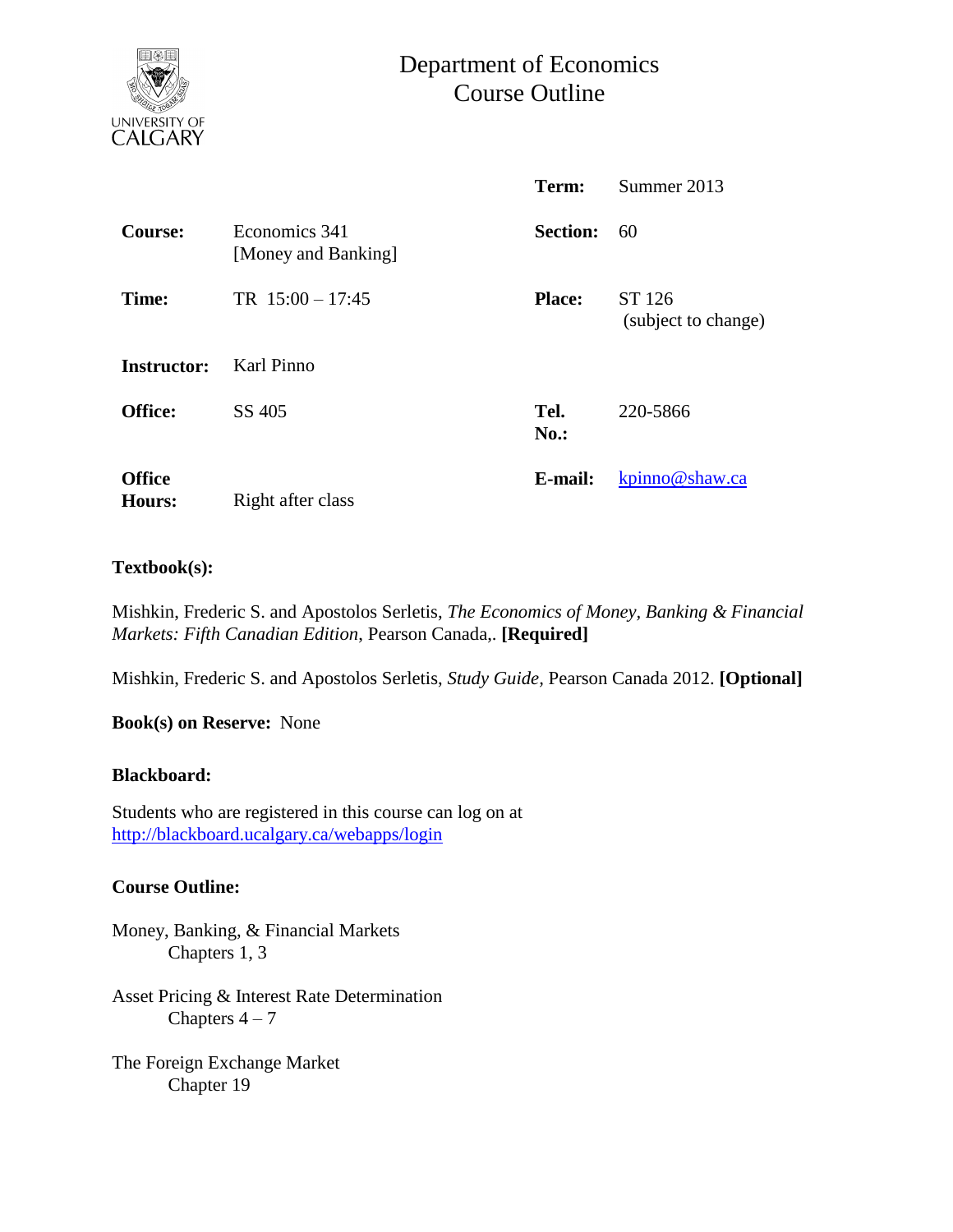Economics 341(60) Course Outline, Summer 2013 continued Page 2

The Management of Financial Institutions Chapters 13 & 14

Central Banking & Monetary Control Chapters 15 - 17

### **Grade Determination and Final Examination Details:**

There will be one midterm test and a two-hour Registrar scheduled final examination, which will be held in a classroom. The weights of these in the course grade are as follows:

> Midterm 50% Final exam 50%

Tests and final exams are marked on a numerical (percentage) basis, then converted to letter grades. The course grade is then calculated using the weights indicated above. As a guide to determining standing, these letter grade equivalences will generally apply:

| $A+ 96-100$ $B+ 81-84$ $C+ 68-71$ $D+ 55-58$ |  |  |  |
|----------------------------------------------|--|--|--|
| A 89-95 B 76-80 C 63-67 D 50-54              |  |  |  |
| A- 85 - 88 B- 72 - 75 C- 59 - 62 F 0 - 49    |  |  |  |

Part marks of 0.5 or above will be rounded up; those below 0.5 will be rounded down.

A passing grade on any particular component of the course is not essential if a student is to pass the course as a whole.

Non-programmable calculators will be allowed during the writing of tests or final examinations. Tests and/or the final examination may include multiple choice questions.

# **NOTES:**

- Students seeking reappraisal of a piece of graded term work (term paper, essay, etc.) should discuss their work with the Instructor *within seven days* of the work being returned to the class.
- **No deferred midterm will be given. Students who are unable to write the midterm because of a documented illness, family emergency or religious observance will have the midterm weight shifted to the final. The Instructor should be notified in advance if a student will be unable to write a midterm. In any case, documentation must be provided as soon as possible (within a day or so of the missed midterm**).
- It is the student's responsibility to request academic accommodations. If you are a student with a documented disability who may require academic accommodation and have not registered with the Disability Resource Centre, please contact their office at 220-8237. Students who have not registered with the Disability Resource Centre are not eligible for